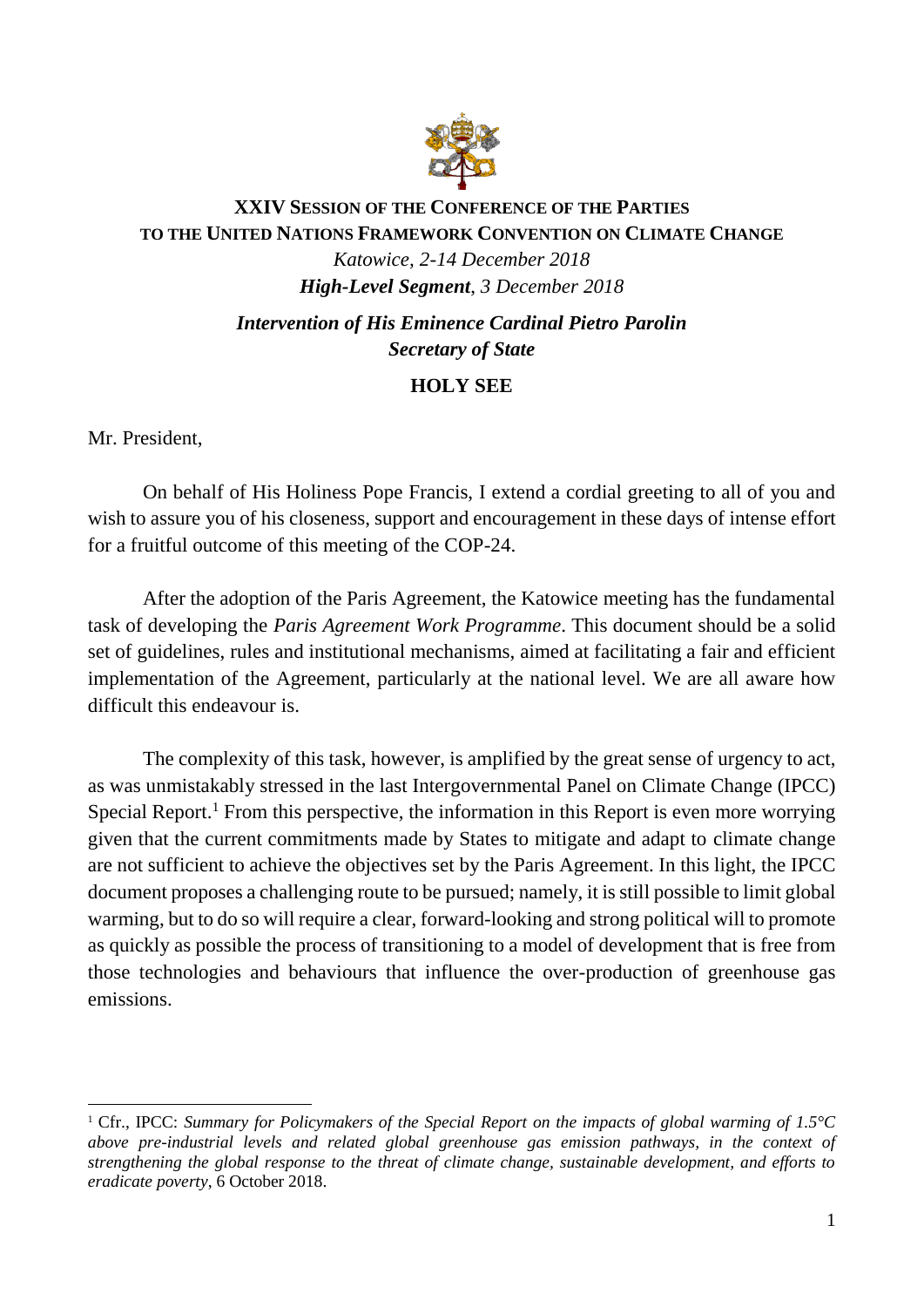The question is therefore this: is there sufficient political will to implement the many solutions we have available to promote the aforementioned model of development?

The way in which the Paris Agreement Work Programme is elaborated will be an answer to this question.

On the part of the Holy See, it is important that the Work Programme be built on three pillars: 1) a clear ethical foundation; 2) the commitment to achieving three inextricably interlinked goals: advancing the dignity of the human person, alleviating poverty and promoting integral human development, and easing the impact of climate change through responsible mitigation and adaptation measures; and 3) a focus on meeting both the needs of the present and of the future.

In applying these three pillars, the Holy See would like to propose, as it has on previous occasions, a number of points that should be included in the core of the *Paris Agreement Work Programme*. Among them, I would like to indicate only a few: to encourage developed countries to take the lead; to advance sustainable consumption and production patterns and promote education in sustainability and responsible awareness; to strengthen financial sources and develop financial alternatives with particular attention to identifying incentives, eliminating subsidies, and preventing speculation and corruption; to ensure the full and effective participation of local populations, including indigenous peoples, in the decisionmaking and implementation processes; and to provide a follow-up and commitment review process in a transparent, efficient and dynamic manner, capable of gradually increasing the levels of ambition and ensuring adequate controls.<sup>2</sup>

Furthermore, a correct implementation of the Paris Agreement will be all the more effective as more appropriate job opportunities are provided. A just transition of the workforce and the creation of decent work is significant and must be combined with due attention to aspects such as respect for fundamental human rights, social protection and the eradication of poverty, with particular attention given to those people most vulnerable to climate extremes. Such a transition requires training, education and solidarity.

## Mr. President,

1

The scientific data at our disposal clearly show the urgent need for swift action, within a context of ethics, equity and social justice. The transition to a reduction of greenhouse gas emissions is a problem not only within the domain of technology, but also a question of

<sup>&</sup>lt;sup>2</sup> Cfr., Pope Francis, Address to the Participants at the International Conference marking the  $3<sup>rd</sup>$  Anniversary of the Encyclical "*Laudato Si'*", 6 July 2018, wherein he affirmed: "Reducing greenhouse gases requires honesty, courage and responsibility, above all on the part of those countries which are more powerful and pollute the most and we cannot afford to waste time."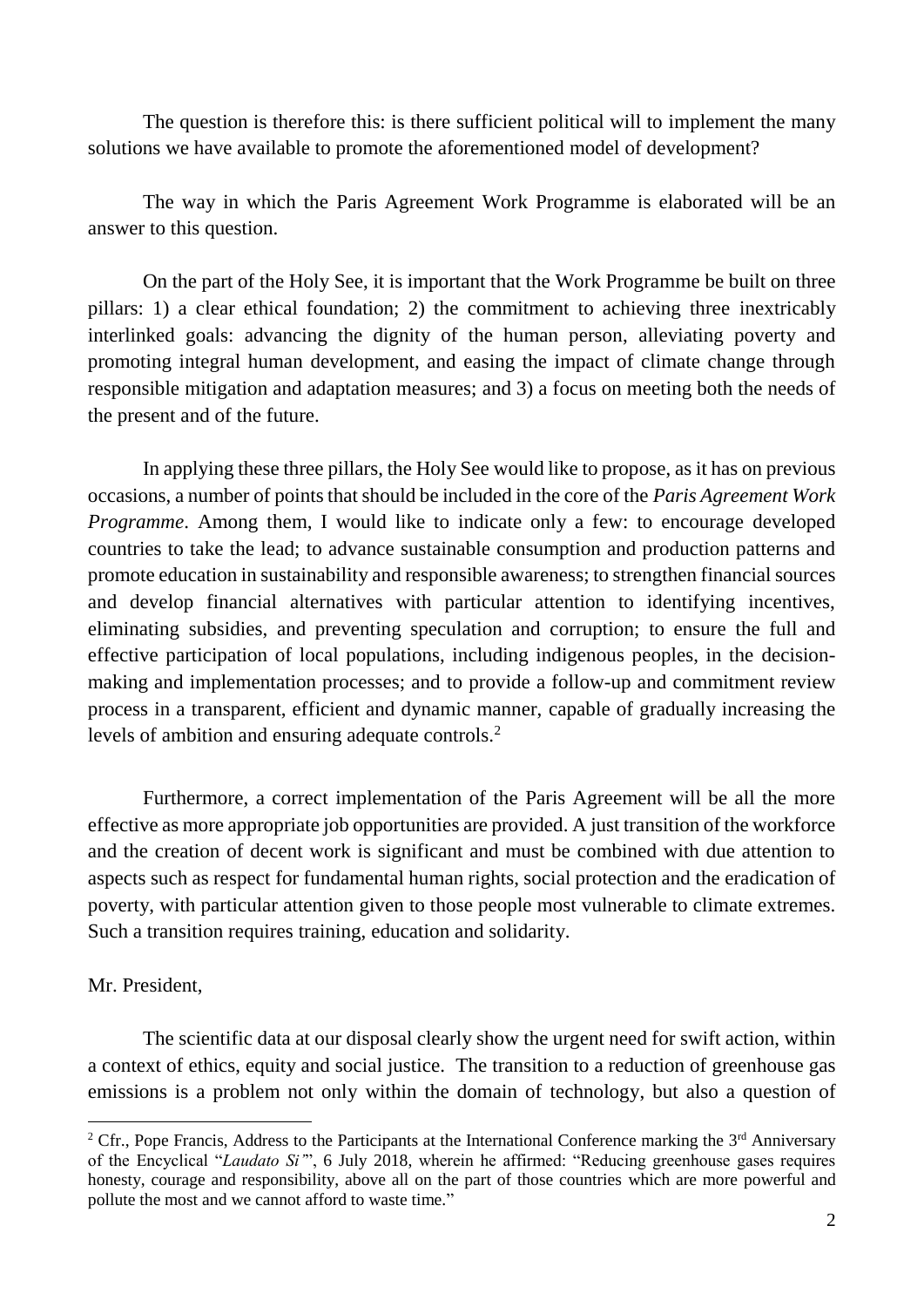consumption patterns, education, and lifestyles.<sup>3</sup> We are gradually becoming aware that climate change is an issue increasingly more moral than technical. From this point of view, the important contribution that local authorities, the business sector, the scientific community and civil society can offer in this process must be stressed. Non-state actors, often at the forefront of the fight against climate change, bringing the "voice of the people", show an important dynamic in finding innovative ways to promote a sustainable production and consumption system, as well as in fostering a change in lifestyle. All of this should be encouraged: non-state actors are and can do much to help policy-makers make fair and forward-looking decisions.

As indicated by Pope Francis in his 2015 Encyclical Letter *Laudato Si'*, *On the Care of Our Common Home*, "strategies for a solution demand an integrated approach to combating poverty, restoring dignity to the excluded, and at the same time protecting nature".<sup>4</sup> A change of mentality is necessary, centred on core values capable of highlighting the ethical and human dimension of climate change.<sup>5</sup>

From this perspective, we have a great responsibility towards future generations. Today's young people show a strong sensitivity towards the complex and multifaceted problems that are raised by the phenomenon of climate change. It is an educational challenge, where educational processes can awaken and are awakening this sensitivity in the youth, who represent our future. We cannot, however, expect the next generations to absorb the problems caused by the previous ones, placing upon them the full weight of this responsibility. This would be even less acceptable when we consider the sense of urgency so clearly invoked by the scientific community. As Pope Francis has stressed: "Although the post-industrial period may well be remembered as one of the most irresponsible in history, nonetheless there is reason to hope that humanity at the dawn of the twenty-first century will be remembered for having generously shouldered its grave responsibilities".<sup>6</sup>

We know what we can do, and what we have to do becomes an ethical imperative. This obliges us to think seriously about the meaning of financial and economic investments, orienting them towards sectors that really affect the future of humanity, safeguarding the conditions of a worthy life on a "healthy" planet.

COP-24 may be a turning point, if it can show that the collaborative and proactive spirit of Paris is still alive. Attitudes such as indifference, resignation and denial, or the limited hope in some technological solution that may be only partial or even counterproductive, must

1

<sup>&</sup>lt;sup>3</sup> Cfr., Pope Francis, Address at the United Nations Office in Nairobi (U.N.O.N.), 26 November 2015.

<sup>4</sup> *Laudato si'*, n. 139.

<sup>5</sup> Cfr., Pope Francis, Message to the COP 22, 10 November 2016.

<sup>6</sup> *Laudato si'*, n. 165.